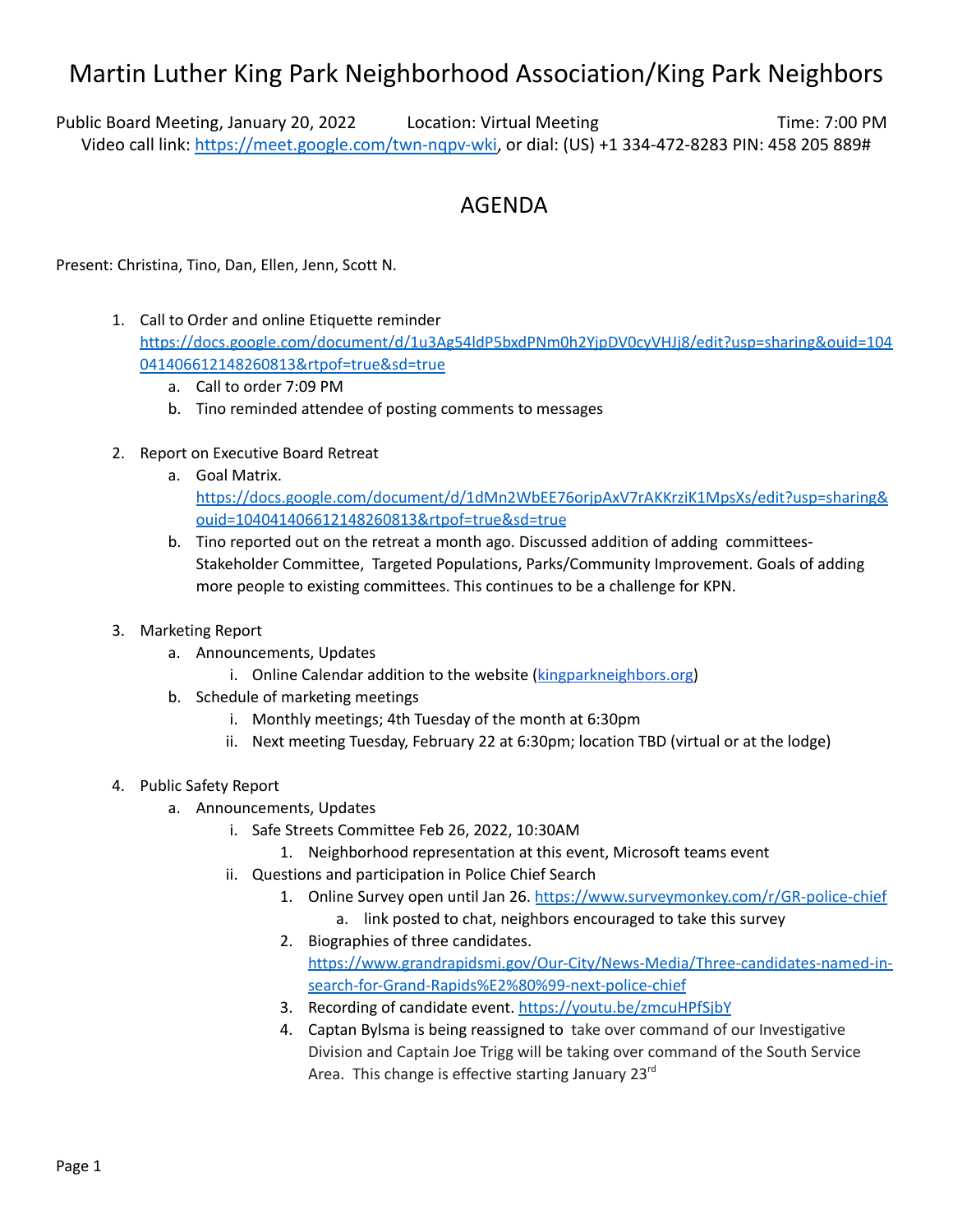## Martin Luther King Park Neighborhood Association/King Park Neighbors

Public Board Meeting, January 20, 2022 Location: Virtual Meeting The Time: 7:00 PM Video call link: [https://meet.google.com/twn-nqpv-wki,](https://meet.google.com/twn-nqpv-wki) or dial: (US) +1 334-472-8283 PIN: 458 205 889#

Captain Trigg's email is jtrigg@grcity.us and starting the 23<sup>rd</sup> he can be reached at

456-4485. He will be primary contact for South Service Area

- b. Public Safety Committee Meeting Tuesday Feb 1, 2022 at 6:00 PM at the Association office.
	- 1. [safety@kingparkneighbors.org](mailto:safety@kingparkneighbors.org)
	- 2. Will determine regular meetings after initial meeting

c. Discussion regarding reckless driver on Fisk, police cannot take action unless they witness the offense

- 5. Treasurer Report
	- a. Announcements, updates
	- b. We have a bank account, checking account and debit card access. We now need a committee to join Ellen. Would like to have at least two other members
	- c. Committee will meet third Wednesday of the month
- 6. Programming Report
	- a. Announcement and Updates
		- i. Current Activities taking place at the lodge (gymnastics, etc)
	- b. Meeting Schedule: Second and 4<sup>th</sup> Wednesday of the month in the Association office at the lodge
	- c. [https://www.grandrapidsmi.gov/Government/Departments/Parks-and-Recreation/Parks-and-Recrea](https://www.grandrapidsmi.gov/Government/Departments/Parks-and-Recreation/Parks-and-Recreation-Strategic-Master-Plan) [tion-Strategic-Master-Plan](https://www.grandrapidsmi.gov/Government/Departments/Parks-and-Recreation/Parks-and-Recreation-Strategic-Master-Plan)
	- d. It's been a quiet winter. An event was going to happen in December, but was postponed to February. Reviewed fall Trunk or Treat and active participation, will have to buy more candy next year. Very positive feedback. Reviewed parks and rec classes at the Lodge. Reduction in meetings, but hopes of meeting more often as a committee. Reviewed meeting times. Parks and Rec are creating their strategic master plan, go to parks and rec website for more info. No concrete updates on lodge. Reviewed stakeholder committee participation, but no news for a while. Board is hopeful that the committee will restart meetings. Final design will go to the commissioners on January 26. Community engagement efforts in the spring. We want all our neighbors to have a voice in the process. Will advertise the link.
- 7. New Business
	- a. Short term rental proposal and online survey!
		- i. Short-Term Rental Legislation Community Survey [\(surveymonkey.com\)](https://www.surveymonkey.com/r/5MJSNSH)
	- b. Participatory Budget Process?
		- i. Ellen to give an overview of "Citizens Guide of the City Budget". [https://www.grandrapidsmi.gov/Government/City-Commission/City-Commission-Briefings/2](https://www.grandrapidsmi.gov/Government/City-Commission/City-Commission-Briefings/2021-01-12-Citizen-Guide-to-City-Finances-FY-2020) [021-01-12-Citizen-Guide-to-City-Finances-FY-2020](https://www.grandrapidsmi.gov/Government/City-Commission/City-Commission-Briefings/2021-01-12-Citizen-Guide-to-City-Finances-FY-2020)
		- ii. Overview of the city budget and how they do things. Very user friendly. There is a summary of city finances. Review of long term vendors. Ellen pointed out the city debt and general finds. Ellen encouraged everyone to read the budget.